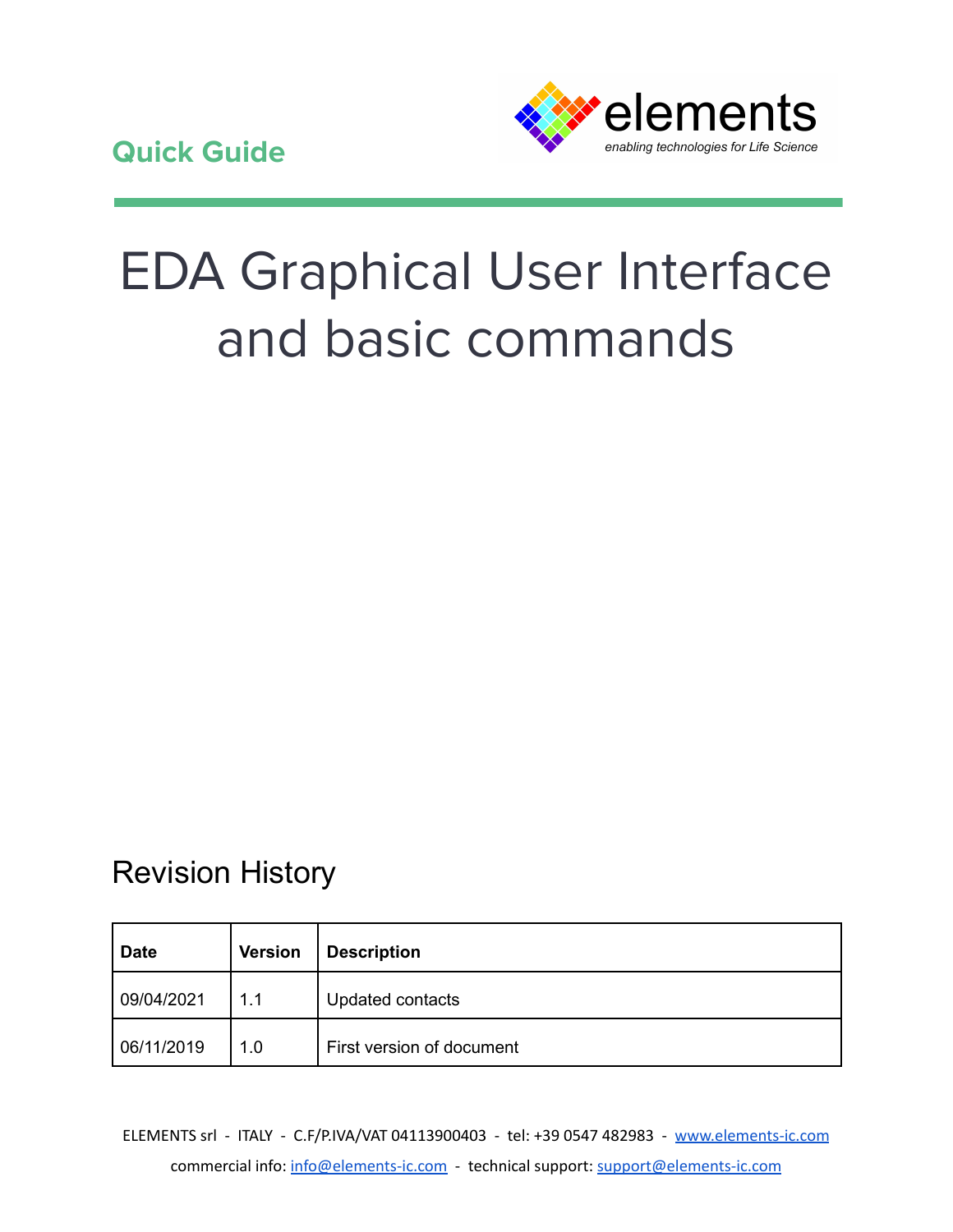

# Projects tree

Each time a new recording is loaded into EDA a new entry is added to the projects tree. New entries are added also for the filtered versions of the loaded recordings (see "Digital filters" chapter).

For example, the following image shows what you would see after loading file "test", filtering it with a cut frequency of 500Hz and then loading file "test 01".

| Projects          |  |  |  |
|-------------------|--|--|--|
| $\times$ test     |  |  |  |
| default           |  |  |  |
| <b>FIR 500 Hz</b> |  |  |  |
| $\times$ test_01  |  |  |  |
| default           |  |  |  |
|                   |  |  |  |
|                   |  |  |  |
|                   |  |  |  |
|                   |  |  |  |
|                   |  |  |  |

Double click any of the entries to visualize the corresponding data.

## Digital filters

To apply a digital low pass filter select the FIR option from the Filter menu. In the window that will open up select the cut frequency and click apply.



# Markers panel

If any labbook / tag entry was added during the recording a corresponding marker will be visible in the markers panel. The upper combobox can be used to filter the visible markers, while the lower panel shows detailed information on the entry selected.

ELEMENTS srl - ITALY - C.F/P.IVA/VAT 04113900403 - tel: +39 0547 482983 - [www.elements-ic.com](http://www.elements-ic.com) commercial info: [info@elements-ic.com](mailto:info@elements-ic.com) - technical support: [support@elements-ic.com](mailto:support@elements-ic.com)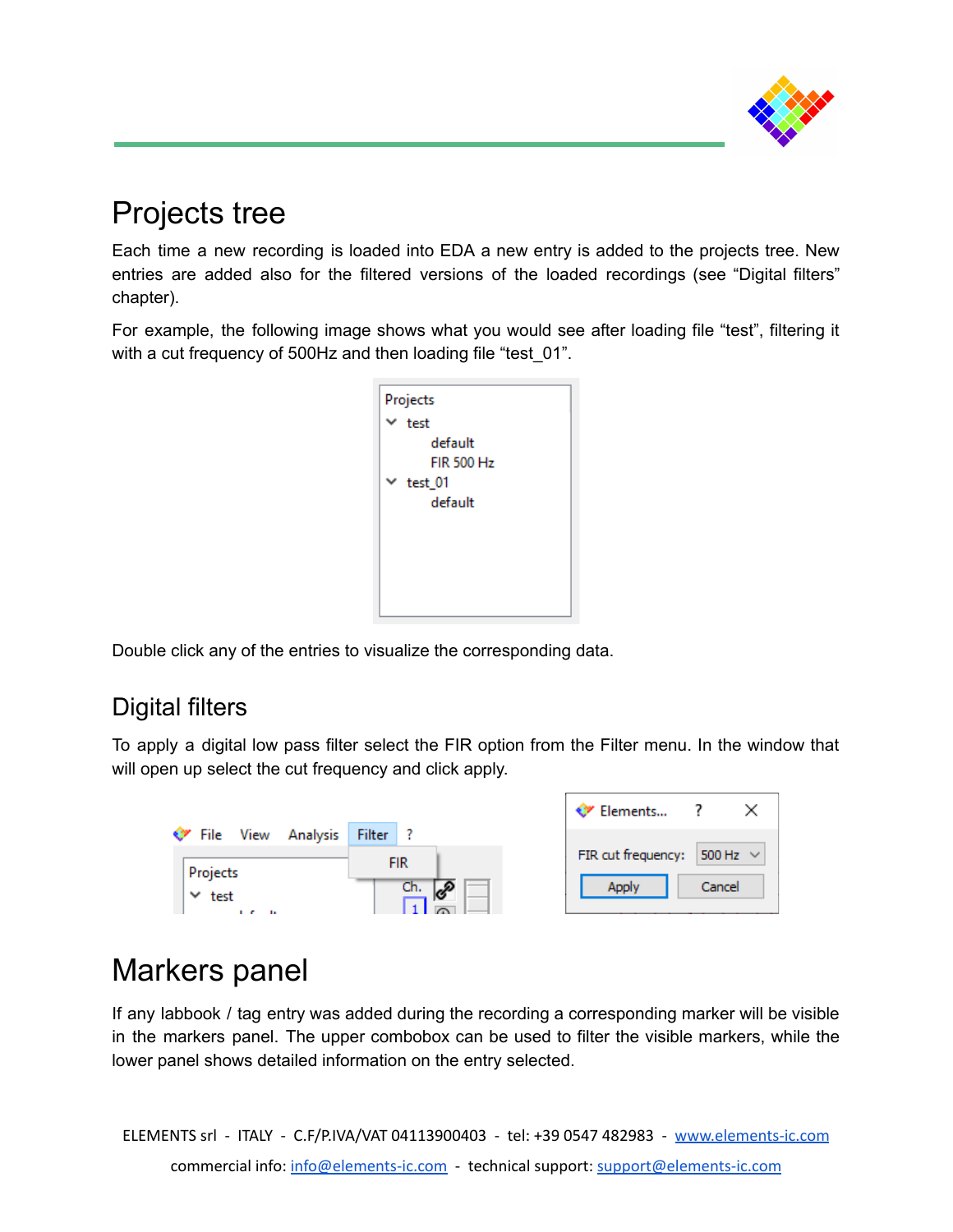

The visibility of this panel and of the detailed panel can be controlled by clicking View -> Marker and checking/unchecking "List tab" and "Detailed Tab".

| Marker                                                                                                                                                                                  |   | Marker                 |
|-----------------------------------------------------------------------------------------------------------------------------------------------------------------------------------------|---|------------------------|
| All Marker                                                                                                                                                                              |   | All Marker             |
| <b>All Marker</b><br>Note Marker<br><b>RC Estimation Marker</b><br>Histogram Peak Marker<br>Events Detection Marker<br>I/V Graph Marker<br>Noise Report Marker<br>Display Filter Marker |   | 00:00:03<br>Note Mar   |
|                                                                                                                                                                                         | ۸ | ۸<br>00:00:03.523      |
|                                                                                                                                                                                         |   | <b>Written Note</b>    |
|                                                                                                                                                                                         |   | Channel: 1             |
|                                                                                                                                                                                         | v | Seal test started<br>v |

## Current/voltage plots window

The plots windows shows the data corresponding to the dataset currently selected in the project tree. The window offers various options to navigate the data.

### Vertical zoom (current plots)

The vertical zoom controls let you interact with the current plots in terms of scale and offset. The scale is applied to all current channels, while the offset can be modified for each channel separately.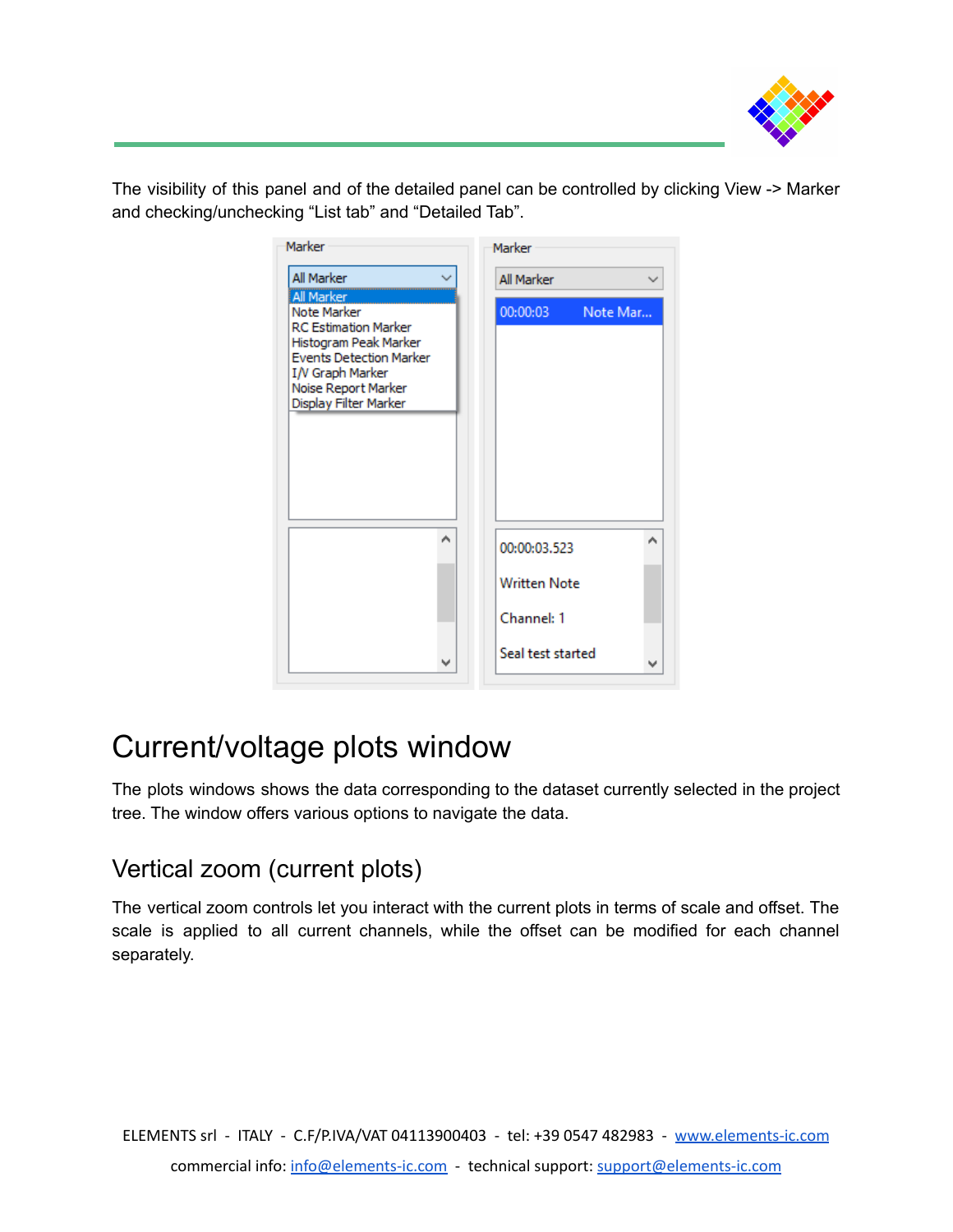



The channel selection button  $\boxed{1}$  is used only for multichannel recordings. It lets you select the current channel for offset control.

The sweep selection button  $\boxed{1}$  is used only for episodic recordings. It is currently not used and will be removed in future releases.

The chain button  $\sqrt{8}$  is used only for multichannel recordings. When it is pressed it forces the current offset of all channels to be modified together, independently of which channel is selected with the channel selection button.

The zoom buttons  $\bigcircled{R}$   $\bigcircled{q}$  increase and decrease the vertical scale of all channels.

The shift buttons  $\left|\mathbf{A}\right|$   $\left|\mathbf{\Psi}\right|$  shift up and down the vertical axis all the channels.

The autoscale button  $\mathbb{R}$  automatically zoom the vertical axis to view the whole dataset range.

The slider on the right changes the offset of the selected channel (or all the channels if the chain button is pressed).

#### Vertical zoom (voltage plot)

The vertical zoom controls for the voltage plot behave in the same way as the controls for the current plots. The only difference is that in all devices there is only one voltage channel, so there is no control to control one channel at a time.